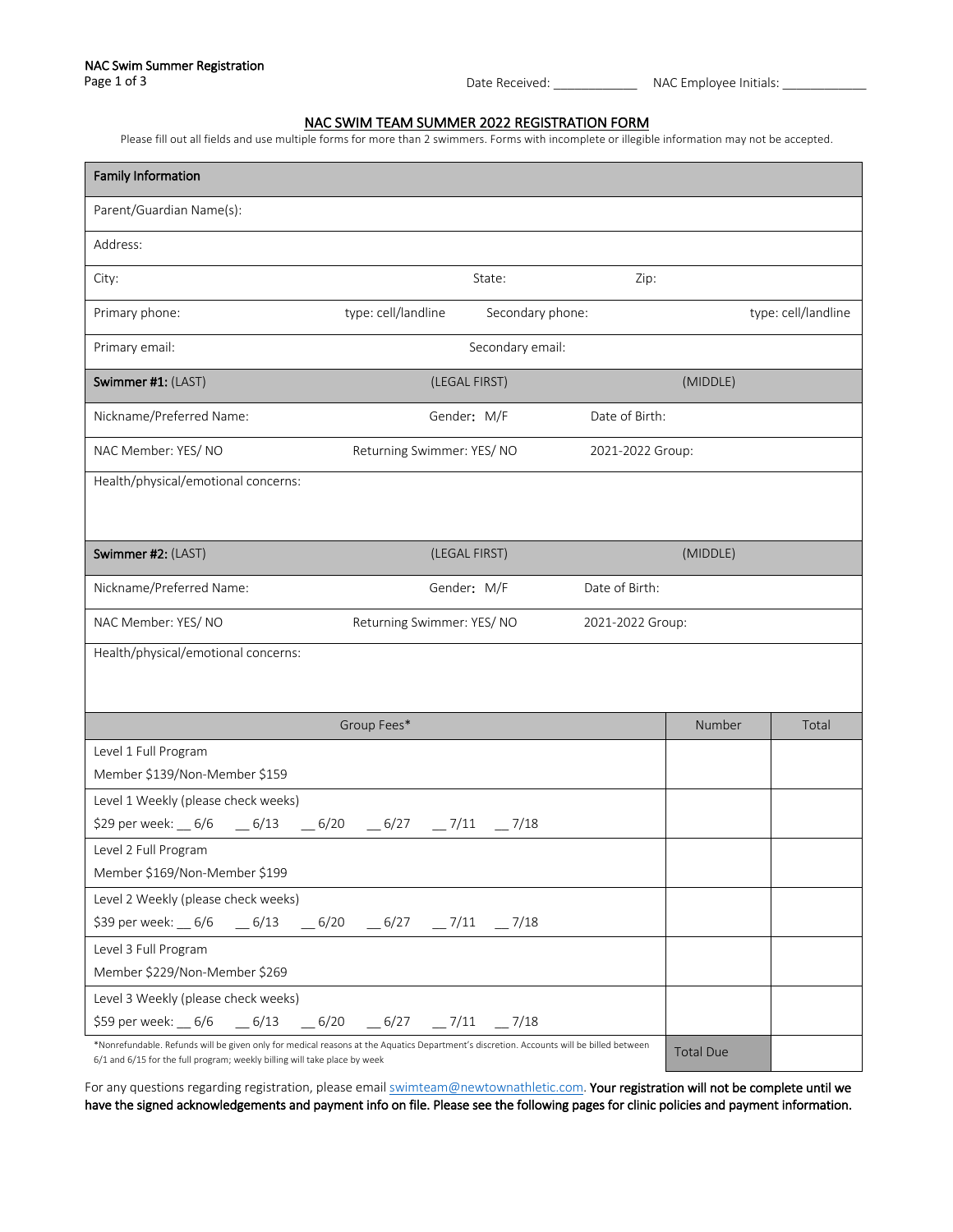#### NAC Swim Spring Clinic Registration

Page 2 of 3

### NAC Swimming- Liability Release

Participant expressly agrees on his/her behalf that all use of the club shall be undertaken at his/her sole risk, and that the Club's owners, managers and employees shall not be liable for any damages, injuries, or COVID-19 exposure to any member or guest, or be subject to any claim or demand whatsoever. Each participant assumes responsibility for him or herself and on behalf of his/her executors, administrators and assigns, does fully and forever waive, release and discharge the Club's owners, managers, employees and agents from any and all claims, demands, damages, rights of action or cause of action, present or future whether the same be known or unknowns, anticipated, resulting from, or arising out of, the Member or his/her guest, or his/her minor children's use or intended use of the Club's facilities and equipment.

Where the Participant is a minor (under 18), a parent or legal guardian must sign below indicating agreement with the terms this application on behalf of the minor child.

Signature

Date  $\Box$ 

# Behavioral, Team Communication, and COVID-19 Policy

Swimmers and parents agree to follow the NAC Swim Team's anti-bullying and safe sport policies as outlined in the Winter 2021-2022 handbook, available at www.nacswimteam.com. Participant has reviewed and agreed to applicable COVID-19 policies and precautions with the understanding that the NAC does not hold any liability for swimmers contracting COVID-19. Team communication will take place primarily through email to minimize in-person contact; parents/guardians agree to check the email listed on the registration form for updates from NAC Swim Team staff. Failure to comply with team policies may result in the dismissal of a swimmer from Spring Clinic without refund.

Parent/Guardian Signature \_\_\_\_\_\_\_\_\_\_\_\_\_\_\_\_\_\_\_\_\_\_\_\_\_\_\_\_\_\_\_\_\_\_\_\_\_\_\_\_\_\_\_\_\_\_\_\_\_\_\_\_\_\_\_\_\_\_\_\_\_\_\_

Swimmer Signature \_\_\_\_\_\_\_\_\_\_\_\_\_\_\_\_\_\_\_\_\_\_\_\_\_\_\_\_\_\_\_\_\_\_\_\_\_\_\_\_\_\_\_\_\_\_\_\_\_\_\_\_\_\_\_\_\_\_\_\_\_\_\_

Date

## Good Faith Registration Commitment

I understand that clinic fees will only be refunded for medical reasons at the discretion of the NAC Aquatics Department, and that by registering for the spring clinic, I am liable for all clinic fees. Because space is limited, families who turn in a registration form to claim a spot and later withdraw will be charged 25% if withdrawing before 4/1 and 50% if withdrawing before 4/10. Once spring clinic begins, refunds will be given only for medical reasons. We do not prorate for missed clinic sessions or missed weeks. For financial hardship situations necessitating discounted clinic fees, please reach out to the NAC Swim Team staff directly.

Parent/Guardian Signature

Swimmer Signature

Date  $\_\_$